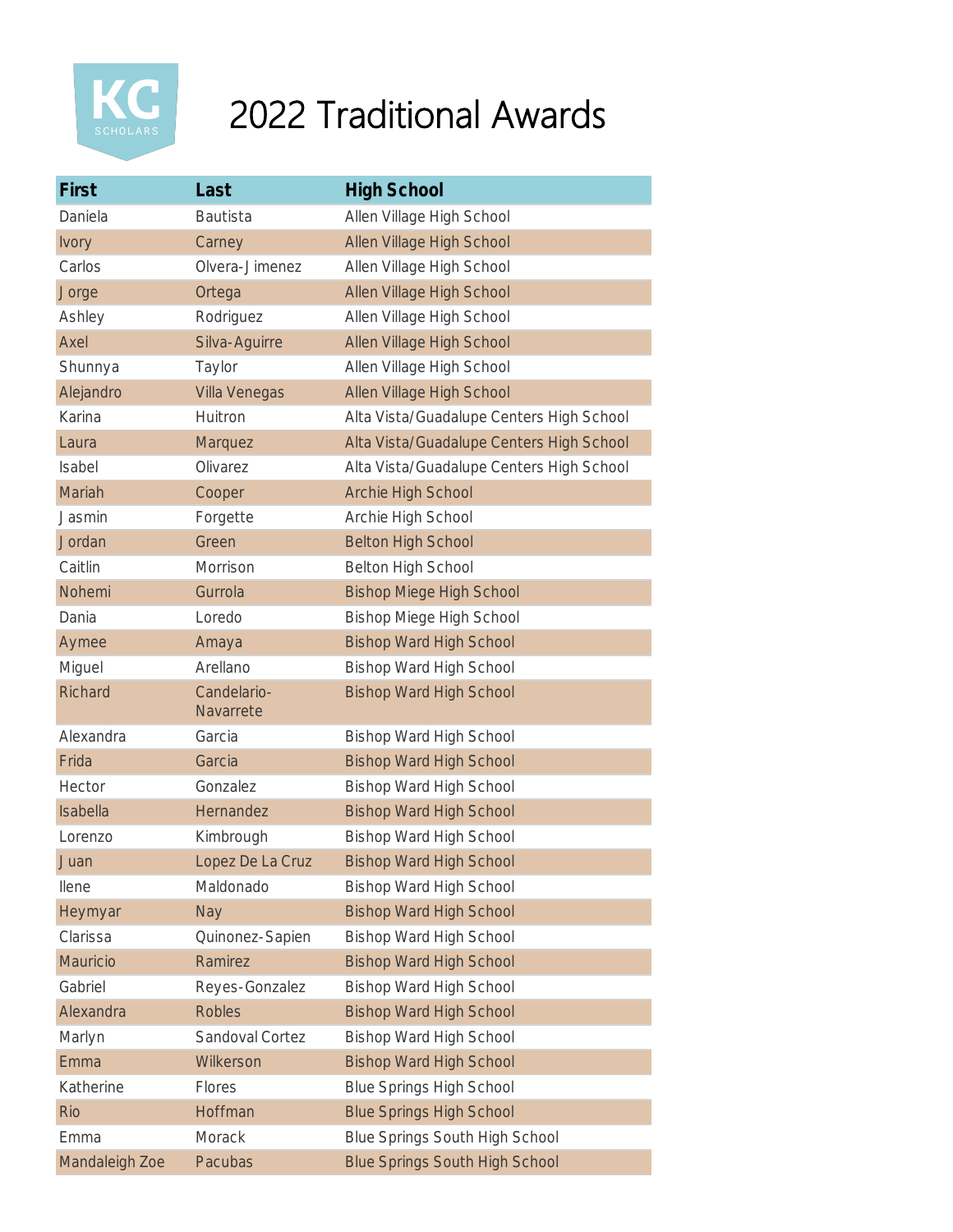| First           | Last            | High School                          |
|-----------------|-----------------|--------------------------------------|
| Justice         | Bailey          | Blue Valley North High School        |
| Jeanette        | Arjon           | <b>Bonner Springs High School</b>    |
| Kiara           | Mckeehan        | Bonner Springs High School           |
| Anyshya         | Hemphill        | <b>Center High School</b>            |
| Myshayla        | Hayes           | Central High School                  |
| Kelly           | <b>Fuentes</b>  | <b>Cristo Rey</b>                    |
| Luna            | Hernandez       | Cristo Rey                           |
| Rebecca         | <b>Negus</b>    | <b>Cristo Rey</b>                    |
| Levanah         | Villarreal      | Cristo Rey                           |
| Ashlee          | <b>Dureka</b>   | <b>Crossroads Academy</b>            |
| Nyhia           | Davis           | East High School                     |
| Yulisa          | <b>Diaz</b>     | East High School                     |
| Luis            | Garcia Rivera   | East High School                     |
| <b>Ofelia</b>   | Luna            | East High School                     |
| Fatuma          | Mashaka         | East High School                     |
| Alisa           | Mlondani        | East High School                     |
| Gabriel         | Mulume          | East High School                     |
| Thaw            | Paw             | East High School                     |
| Yvonne          | Villa           | East High School                     |
| Virsigh         | <b>Braswell</b> | <b>Ewing Marion Kauffman School</b>  |
| Cristian        | Conejo          | Ewing Marion Kauffman School         |
| Alayna          | Johnson         | <b>Ewing Marion Kauffman School</b>  |
| Kenneth         | Johnson-Meafou  | Ewing Marion Kauffman School         |
| Kaysha          | Love-Dumas      | <b>Ewing Marion Kauffman School</b>  |
| Markia          | Maddox          | Ewing Marion Kauffman School         |
| Chau            | Nguyen          | <b>Ewing Marion Kauffman School</b>  |
| Keaira          | Rich            | Ewing Marion Kauffman School         |
| Kyra            | Davidson        | <b>Excelsior Springs High School</b> |
| Destiny         | Dominis         | <b>Excelsior Springs High School</b> |
| <b>Bryleigh</b> | <b>Burks</b>    | F.L. Schlagle High School            |
| Marleen         | Carmona         | F.L. Schlagle High School            |
| Isabela         | Dizmang         | F.L. Schlagle High School            |
| Jacorra         | Hunter          | F.L. Schlagle High School            |
| <b>Destiny</b>  | Johnson         | F.L. Schlagle High School            |
| Bawi            | Sang            | F.L. Schlagle High School            |
| Linda           | Alviar          | Fort Osage High School               |
| Tatyanna        | Blankinship     | Fort Osage High School               |
| Angel           | Cornejo         | Fort Osage High School               |
| Lohany          | Galeas Marquez  | Fort Osage High School               |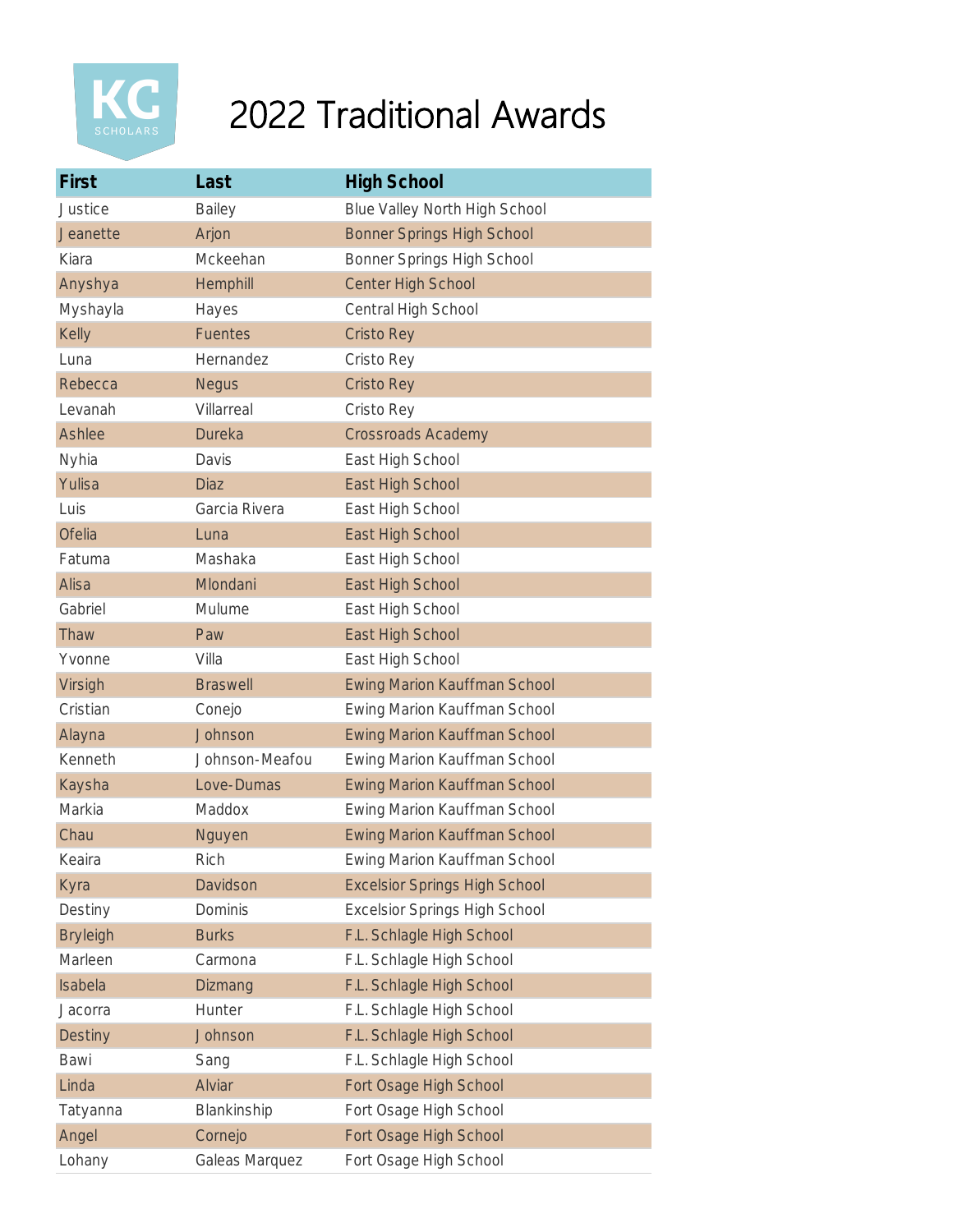

| First            | Last             | <b>High School</b>                                |
|------------------|------------------|---------------------------------------------------|
| Zoe              | Pearson          | Fort Osage High School                            |
| <b>Brielle</b>   | Redinger         | Fort Osage High School                            |
| <b>Jenifer</b>   | Correa           | <b>Frontier School of Excellence</b>              |
| Mariana          |                  | Rodriguez Navarrete Frontier School of Excellence |
| Luis             | Campos           | Frontier STEM High School                         |
| Lesley           | Castaneda        | Frontier STEM High School                         |
| Gaby             | Escobedo         | Frontier STEM High School                         |
| Kamerin          | Fry              | Frontier STEM High School                         |
| Ailyn            | Gonzalez         | Frontier STEM High School                         |
| Chelsie          | <b>Morales</b>   | Frontier STEM High School                         |
| Mumtaza          | Osman            | Frontier STEM High School                         |
| Hudeyfa          | Sheikhnoor       | Frontier STEM High School                         |
| Leslie           | Valenzuela       | Frontier STEM High School                         |
| Yumiko           | Chen             | Grain Valley High School                          |
| Lynnette         | Jones            | <b>Grain Valley High School</b>                   |
| Salma            | Bensahri         | <b>Grandview High School</b>                      |
| <b>Alarice</b>   | Cummings         | <b>Grandview High School</b>                      |
| Alexia           | Jaime            | <b>Grandview High School</b>                      |
| Taylor           | White            | <b>Grandview High School</b>                      |
| Linda            | Whitsell         | Grandview High School                             |
| Antonio          | Lopez            | Homeschooled                                      |
| Isabel           | Ambriz-Fernandez | J.C. Harmon High School                           |
| Joshua           | Gonzalez         | J.C. Harmon High School                           |
| Maria            | Reyes-Ortega     | J.C. Harmon High School                           |
| Alayna           | <b>Santos</b>    | J.C. Harmon High School                           |
| Eleanora         | Soria Galvan     | J.C. Harmon High School                           |
| Julissa          | <b>Uribe</b>     | J.C. Harmon High School                           |
| Grace            | Cervantes        | Kearney High School                               |
| Chloe            | Ferris           | Kearney High School                               |
| Eliza            | Bake             | Lee's Summit High School                          |
| Ethan            | Gruen            | Lee's Summit High School                          |
| Santosh          | Hanumanthiah     | Lee's Summit High School                          |
| Hannah           | Tai              | Lee's Summit High School                          |
| Johnasia         | Carter           | Lee's Summit North High School                    |
| Aliyah           | <b>Straws</b>    | Liberty High School                               |
| Marissa          | Weston           | Liberty High School                               |
| Tony             | Phan             | <b>Liberty North High School</b>                  |
| Jessica          | Richardson       | Liberty North High School                         |
| <b>Shi'Teuna</b> | Armstrong        | Lincoln College-Prep Academy                      |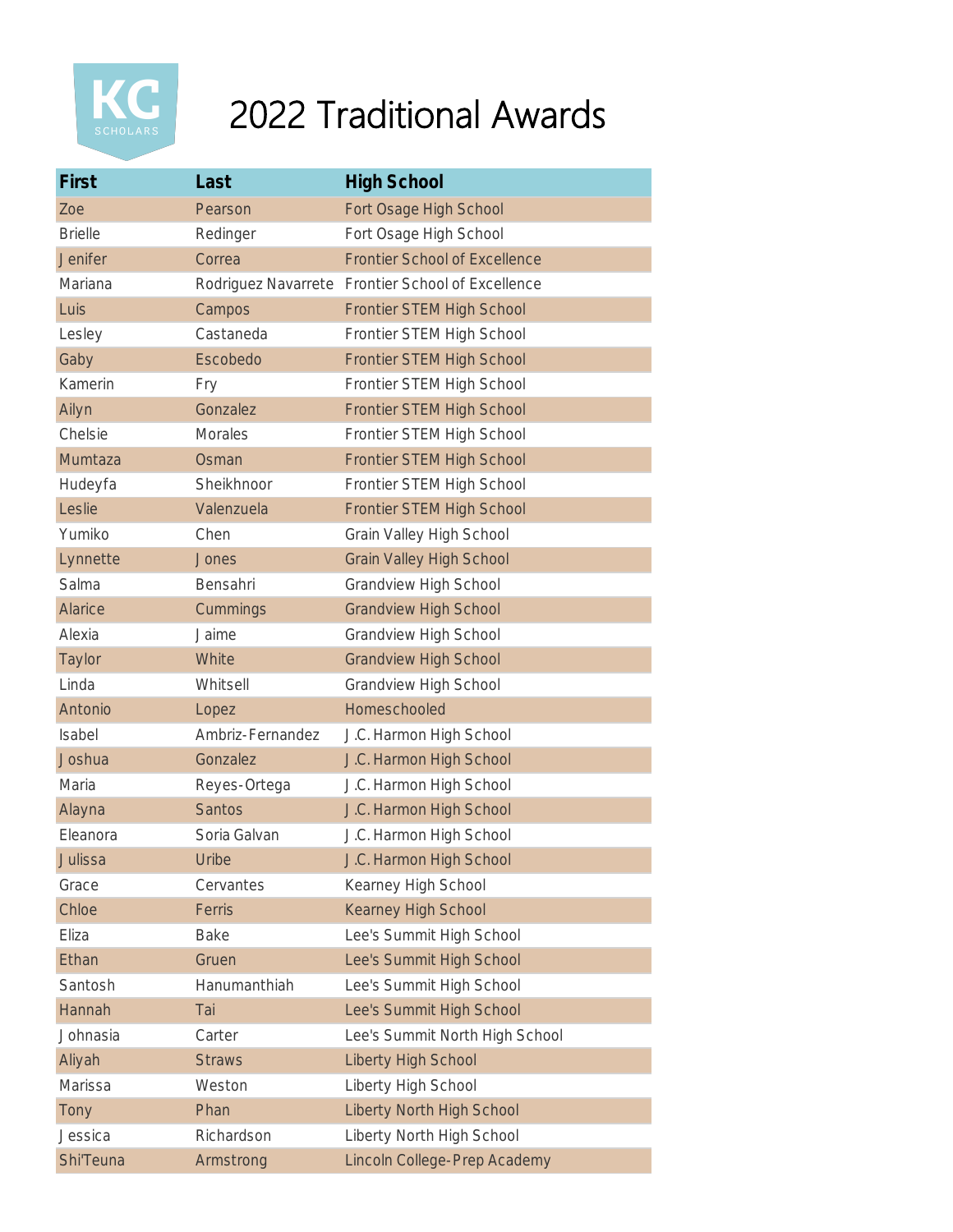

| First         | Last            | <b>High School</b>                     |
|---------------|-----------------|----------------------------------------|
| Sophia        | Campbell        | Lincoln College-Prep Academy           |
| Ibrahime      | Dia             | Lincoln College-Prep Academy           |
| Alejandra     | Garcia Montoya  | Lincoln College-Prep Academy           |
| Jessica       | Huynh           | Lincoln College-Prep Academy           |
| Thu           | Ngo             | Lincoln College-Prep Academy           |
| Gonzalo       | Padilla Galvan  | Lincoln College-Prep Academy           |
| Shucayb       | Sheikhadan      | Lincoln College-Prep Academy           |
| Xavion        | Smith           | Lincoln College-Prep Academy           |
| Eric          | Vieyra Calderon | Lincoln College-Prep Academy           |
| Humza         | Vora            | Lincoln College-Prep Academy           |
| Adison        | Carver          | Midway High School                     |
| Gagan         | <b>Biswa</b>    | Mill Valley High School                |
| Leen          | Aktaa           | North Kansas City High School          |
| Khoshnow      | Ali             | North Kansas City High School          |
| Nouran        | Elhiweej        | North Kansas City High School          |
| Abril         | Galvan          | North Kansas City High School          |
| Anh Thu       | Tran            | North Kansas City High School          |
| <b>Bezhan</b> | Zaki            | North Kansas City High School          |
| Nelofar       | Zaki            | North Kansas City High School          |
| <b>Zhenos</b> | Zaki            | North Kansas City High School          |
| Sha           | Be              | Northeast High School                  |
| Juliana       | Calderon        | Northeast High School                  |
| Amisi         | Mpole           | Northeast High School                  |
| Si            | Wah             | Northeast High School                  |
| Anna          | Pshichenko      | <b>NULL</b>                            |
| Kyong-Ju      | Yu              | <b>NULL</b>                            |
| Asher         | Holley          | Oak Grove High School                  |
| Hanan         | Ahmed           | Oak Park High School                   |
| Mia           | Henderson       | Oak Park High School                   |
| Haylee        | <b>Miller</b>   | Oak Park High School                   |
| Rian          | Prewitt         | Oak Park High School                   |
| Haylee        | <b>Reeves</b>   | Oak Park High School                   |
| Alyssa        | Sukup           | Oak Park High School                   |
| Kaylee        | Sukup           | Oak Park High School                   |
| Miranda       | Murillo         | Olathe East Senior High School         |
| Taiwo         | Awe             | <b>Olathe North Senior High School</b> |
| Daniela       | Estefes-Santos  | Olathe North Senior High School        |
| Gloria        | Fernandez       | <b>Olathe North Senior High School</b> |
| Noble         | Rafu            | Olathe North Senior High School        |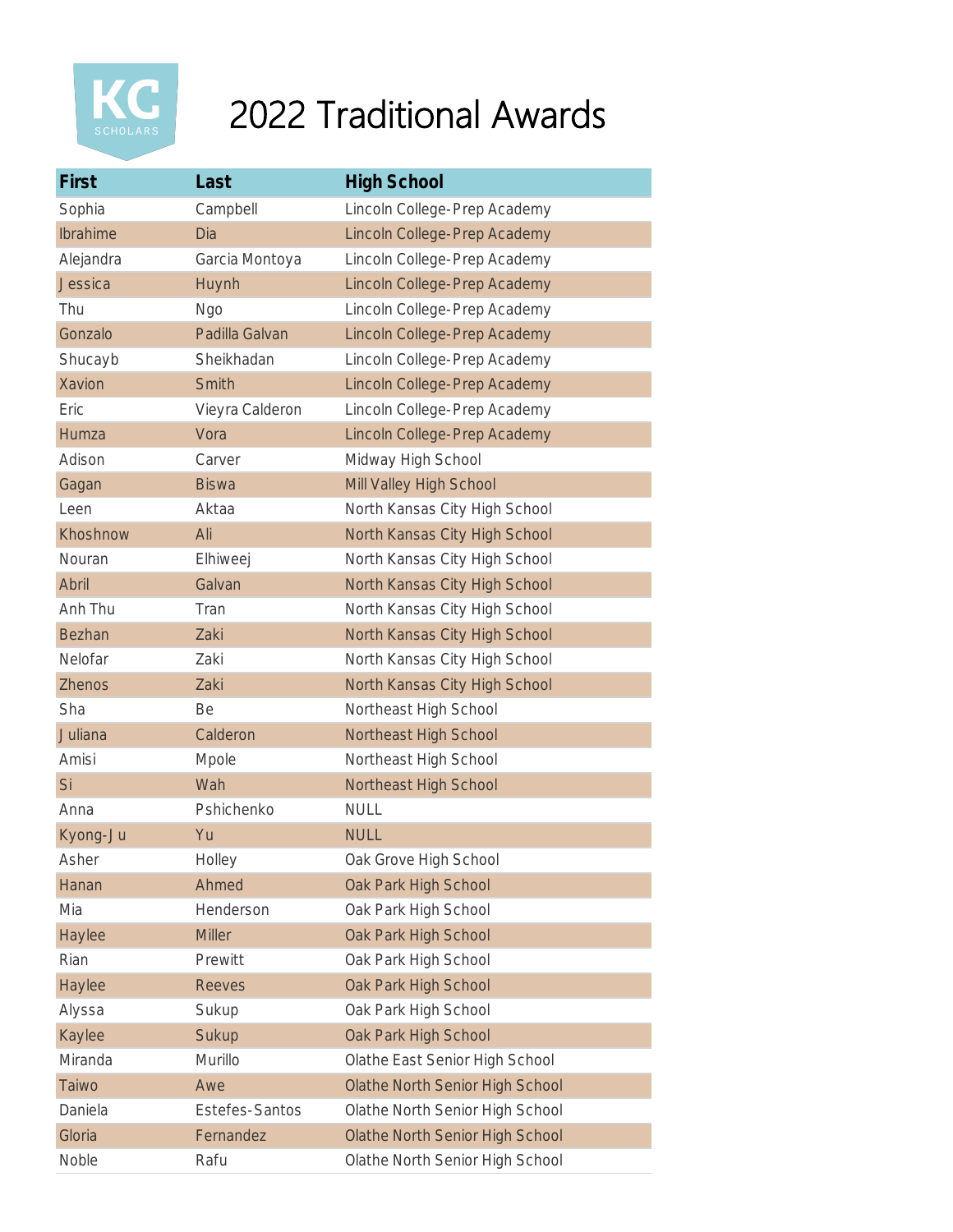

| First           | Last                   | <b>High School</b>                        |
|-----------------|------------------------|-------------------------------------------|
| Joshlyn         | Rodriguez-Arango       | <b>Olathe North Senior High School</b>    |
| Tirzah          | Scholten               | Olathe North Senior High School           |
| Viridiana       | <b>Tostado-Rosales</b> | <b>Olathe North Senior High School</b>    |
| Gurvinder       | Kaur                   | Olathe Northwest High School              |
| Amire           | <b>Endris</b>          | <b>Olathe South Senior High School</b>    |
| Hermela         | Solomon                | Olathe South Senior High School           |
| Jesse           | Czajka                 | Olathe West High School                   |
| Jeremiah        | Thomas                 | Olathe West High School                   |
| Angela          | Gonzalez               | Park Hill High School                     |
| Mia             | Guerrero               | Park Hill High School                     |
| Samir           | Redi                   | Park Hill High School                     |
| <b>Briana</b>   | Villegas               | Park Hill High School                     |
| <b>Braelon</b>  | Warren                 | Park Hill High School                     |
| Lauren          | <b>Baker</b>           | Park Hill South High School               |
| Aniya           | Coleman                | Park Hill South High School               |
| Eleicia         | Douglas                | Park Hill South High School               |
| Latifa          | Mohamud                | Park Hill South High School               |
| Dulce           | Reyes                  | Park Hill South High School               |
| Rouida          | Siddiqui               | Park Hill South High School               |
| Eameshia        | Dedner                 | Paseo Academy of Fine and Performing Arts |
| Ja'Mya          | Tyson                  | Paseo Academy of Fine and Performing Arts |
| Salma           | Abdelrahman            | Platte County High School                 |
| <b>Turner</b>   | <b>Berry</b>           | <b>Platte County High School</b>          |
| Alexandra       | Orozco-Roller          | Platte County High School                 |
| Delaney         | Gipple                 | Raymore-Peculiar Senior High School       |
| <b>Isabella</b> | Hernandez              | Raytown Senior High School                |
| Jhala           | Robinson               | Raytown Senior High School                |
| Luke            | Taylor                 | Raytown Senior High School                |
| Nevaeh          | Valliant               | Raytown Senior High School                |
| Kali            | <b>Ellis</b>           | Raytown South High School                 |
| <b>Skyler</b>   | Lea                    | Raytown South High School                 |
| Tatyana         | Midgette               | Raytown South High School                 |
| Amiah           | Tillman                | Raytown South High School                 |
| Henry           | Root                   | Rockhurst High School                     |
| Sufyan          | Imran                  | Ruskin Senior High School                 |
| Nazish          | Khan                   | Ruskin Senior High School                 |
| Adriana         | Morfin                 | Ruskin Senior High School                 |
| Jessica         | Ramirez                | Ruskin Senior High School                 |
| Juan            | Ramirez                | Ruskin Senior High School                 |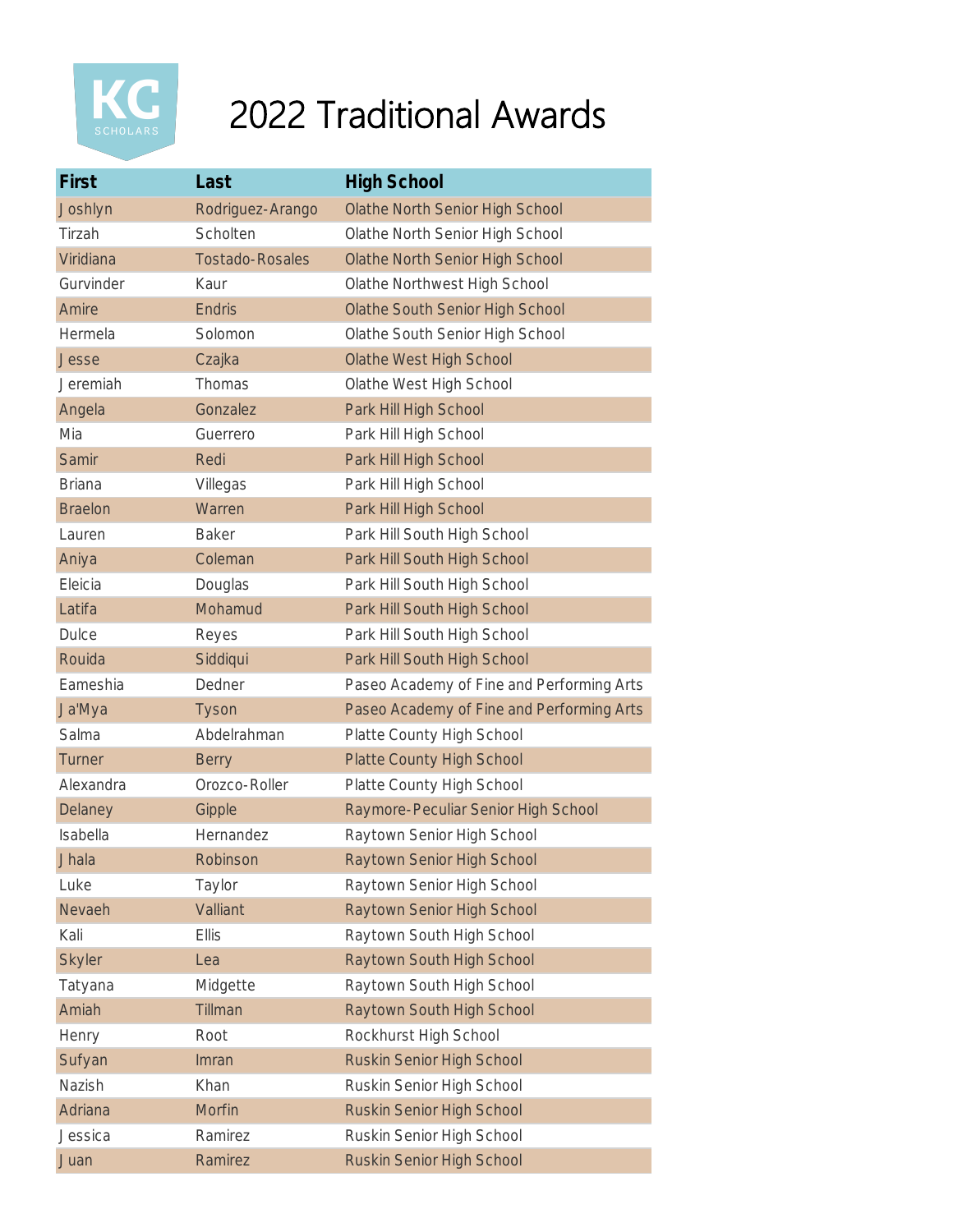

| First                | Last              | <b>High School</b>                           |
|----------------------|-------------------|----------------------------------------------|
| Dmya                 | Russell-Woods     | Ruskin Senior High School                    |
| Mahnoor              | Shahid            | Ruskin Senior High School                    |
| Daniel               | Williams Jr       | Ruskin Senior High School                    |
| <b>Suzette</b>       | Navarro           | <b>Shawnee Mission East High School</b>      |
| Jackson              | Dinh-Phan         | Shawnee Mission North High School            |
| Heather              | Dunn              | <b>Shawnee Mission North High School</b>     |
| Madison              | Elmer             | Shawnee Mission North High School            |
| John                 | Kever             | <b>Shawnee Mission North High School</b>     |
| Erick                | Merino-Diaz       | Shawnee Mission North High School            |
| Grace                | Allen             | Shawnee Mission Northwest High School        |
| <b>Yency Nathaly</b> | Hernandez-Sanchez | Shawnee Mission Northwest High School        |
| Rah Ki               | Walker            | <b>Shawnee Mission Northwest High School</b> |
| Melanie              | Interiano-Giron   | Shawnee Mission South High School            |
| Abdulaziz            | Ali               | <b>Shawnee Mission West High School</b>      |
| Maheen               | Hassan            | Shawnee Mission West High School             |
| Paola                | Silva             | <b>Shawnee Mission West High School</b>      |
| Aubrey               | Copeland          | Sherwood High School                         |
| <b>Brayden</b>       | Lyons             | Southeast High School                        |
| Kayla                | Davis             | St. Thomas Aquinas High School               |
| <b>Taylor</b>        | Reboulet          | St. Thomas Aquinas High School               |
| Hamza                | Abu               | Staley High School                           |
| <b>Batol</b>         | Alsharshawy       | <b>Staley High School</b>                    |
| Mason                | Baugh             | Staley High School                           |
| <b>Bridget</b>       | <b>Duke</b>       | <b>Staley High School</b>                    |
| Sophia               | Mccann            | Staley High School                           |
| Jerrilynn            | Phillippi         | <b>Staley High School</b>                    |
| Ciara                | Acosta            | Sumner Academy                               |
| Andrew               | Alvarado-Garza    | <b>Sumner Academy</b>                        |
| Daniela              | Arzabala Lopez    | Sumner Academy                               |
| Clarence             | Brown Jr          | <b>Sumner Academy</b>                        |
| Jenni                | Chavez            | Sumner Academy                               |
| Wendy                | Fernandez         | <b>Sumner Academy</b>                        |
| Maria                | Fileto            | Sumner Academy                               |
| Seydi                | Garcia Clemente   | <b>Sumner Academy</b>                        |
| Cristian             | Gil               | Sumner Academy                               |
| Ladajaha             | Key               | <b>Sumner Academy</b>                        |
| <b>Bacilissa</b>     | Marrufo           | Sumner Academy                               |
| Lizbeth              | Mera              | <b>Sumner Academy</b>                        |
| Ambio                | Mohamed           | Sumner Academy                               |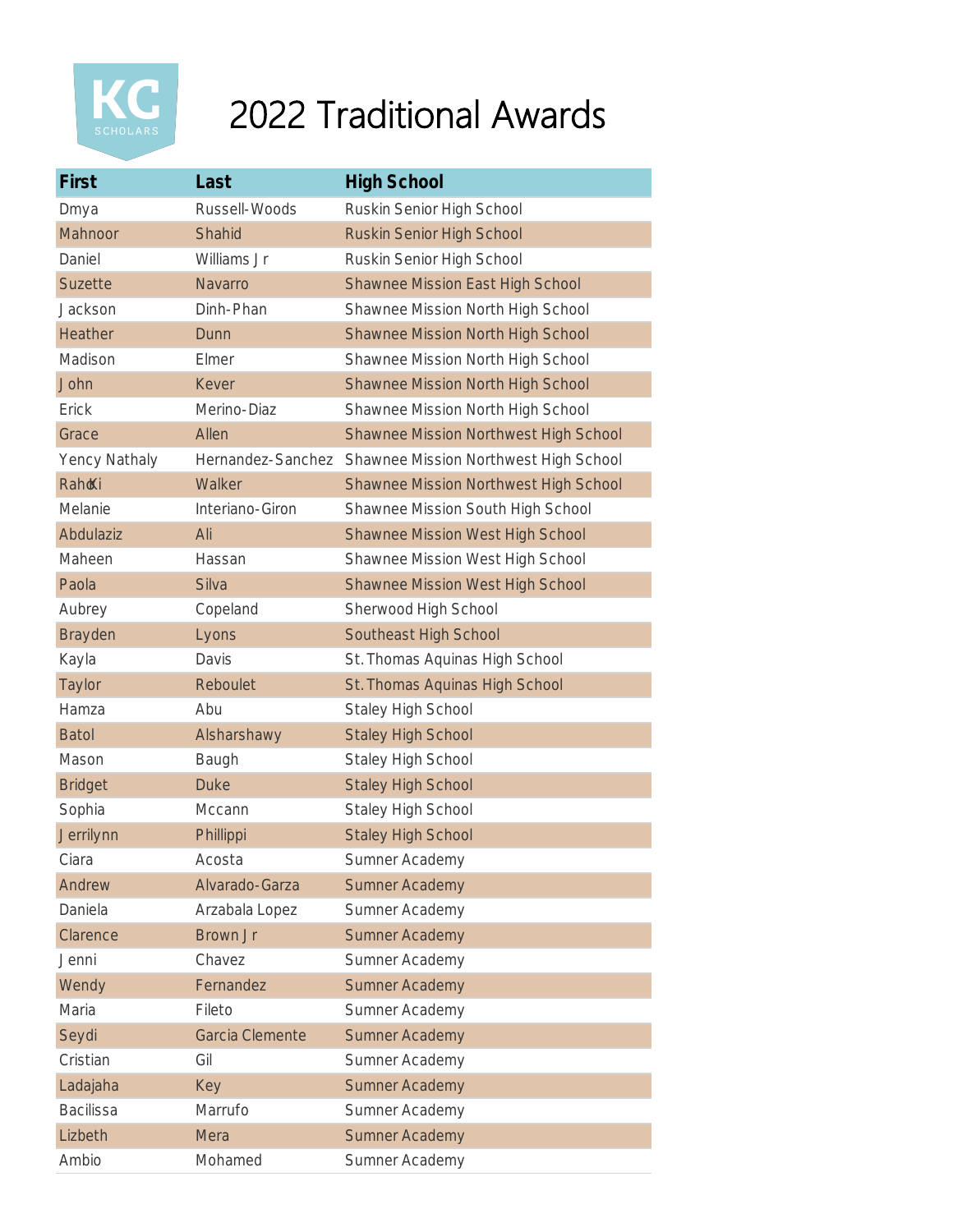

| First                 | Last               | <b>High School</b>            |
|-----------------------|--------------------|-------------------------------|
| Dayana                | Molina             | <b>Sumner Academy</b>         |
| Valeria               | Nava Fernandez     | Sumner Academy                |
| <b>Melissa</b>        | Ortega Hernadez    | <b>Sumner Academy</b>         |
| Cristian              | Ramirez            | Sumner Academy                |
| Ryan                  | Richardson         | <b>Sumner Academy</b>         |
| Karla                 | Rodriguez Deras    | Sumner Academy                |
| Habiiba               | Sidi               | <b>Sumner Academy</b>         |
| Mikyla                | <b>Stamps</b>      | Sumner Academy                |
| <b>Dariana</b>        | <b>Torres</b>      | <b>Sumner Academy</b>         |
| Pajah                 | Vang               | Sumner Academy                |
| Levi                  | Villarreal         | <b>Sumner Academy</b>         |
| Alejandra             | Zacapala Martinez  | Sumner Academy                |
| Sydney                | Kennedy            | <b>Truman High School</b>     |
| Colton                | Treloar            | Truman High School            |
| Owen                  | Williams           | <b>Truman High School</b>     |
| Kamara                | Winda              | Truman High School            |
| <b>Alexus</b>         | <b>Harris</b>      | <b>Turner High School</b>     |
| Jordan                | Jacobson           | Turner High School            |
| Adriana               | Loya-Laredo        | <b>Turner High School</b>     |
| Gabriela              | Romero             | Turner High School            |
| <b>Cristine</b>       | <b>Rosales</b>     | <b>Turner High School</b>     |
| <b>Christian Ruiz</b> | Ruiz-Flores        | Turner High School            |
| Kaelyn                | Washam             | <b>Turner High School</b>     |
| <b>Bryce</b>          | Counts             | Van Horn High School          |
| Ty                    | Day                | Van Horn High School          |
| Ciella                | Mupenda            | Van Horn High School          |
| Aidan                 | <b>Seek</b>        | Van Horn High School          |
| Adriano               | Strickland         | Van Horn High School          |
| Aniya                 | Wilson             | Van Horn High School          |
| La'Nale               | Garry              | Washington High School        |
| Apechya               | Giri               | <b>Washington High School</b> |
| Daniel                | Guerrero Hernandez | Washington High School        |
| Mysarah               | Her                | Washington High School        |
| Semaj                 | Holt               | Washington High School        |
| <b>Hsa</b>            | Lwe                | Washington High School        |
| Myo                   | Thway              | Washington High School        |
| Gisselle              | Acosta             | William Chrisman High School  |
| Allison               | <b>Baker</b>       | William Chrisman High School  |
| <b>Dallas</b>         | Covey              | William Chrisman High School  |